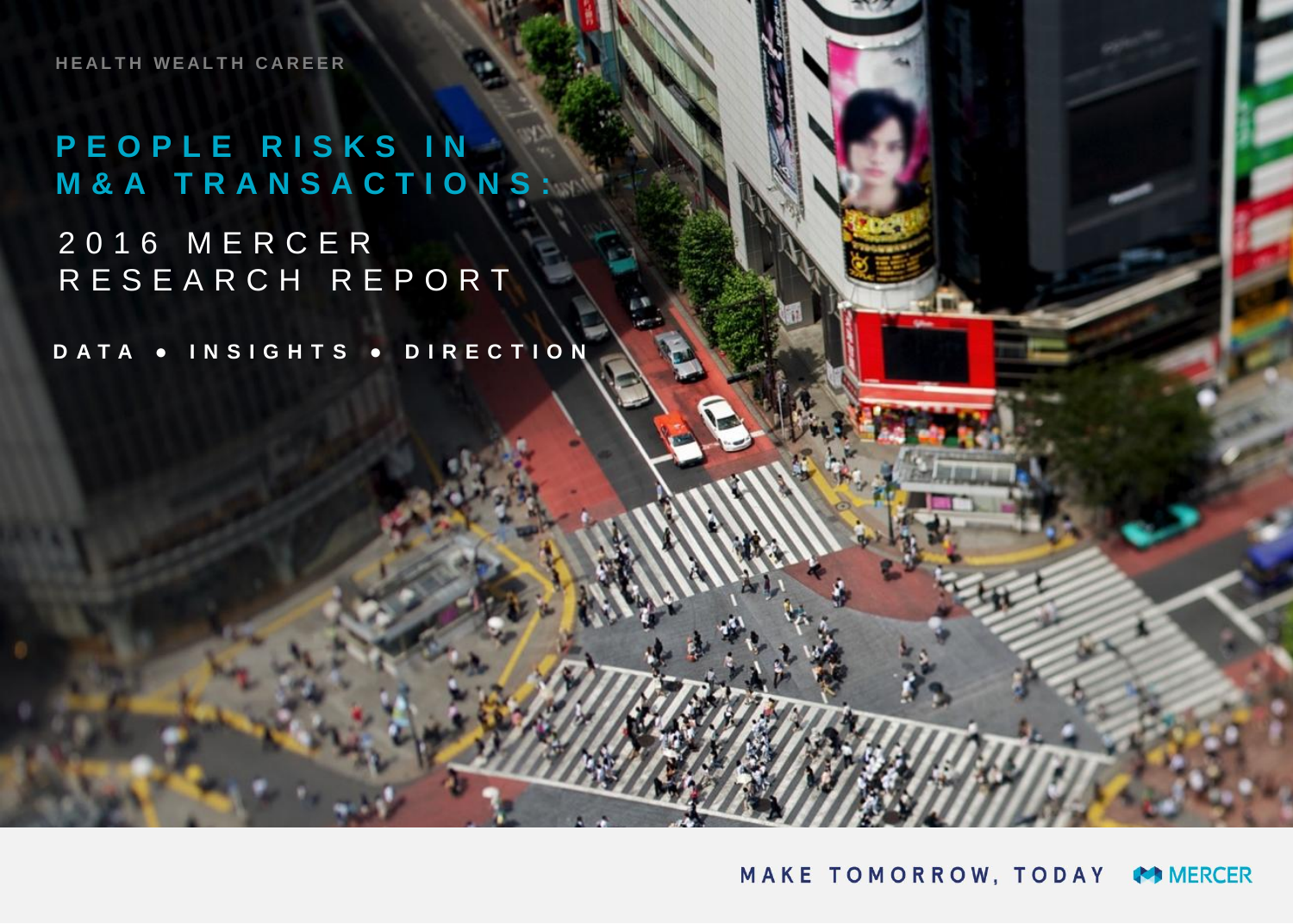### **TODAY'S SPEAKERS**







**JEFF COX** Senior Partner Chicago

. . . . . . . . .

**CHUCK MORITT** Senior Partner Washington D.C.

. . . . . . . . . . .

**DOUG JOHNSON** Partner **Toronto** 

#### **Thank you for joining the call**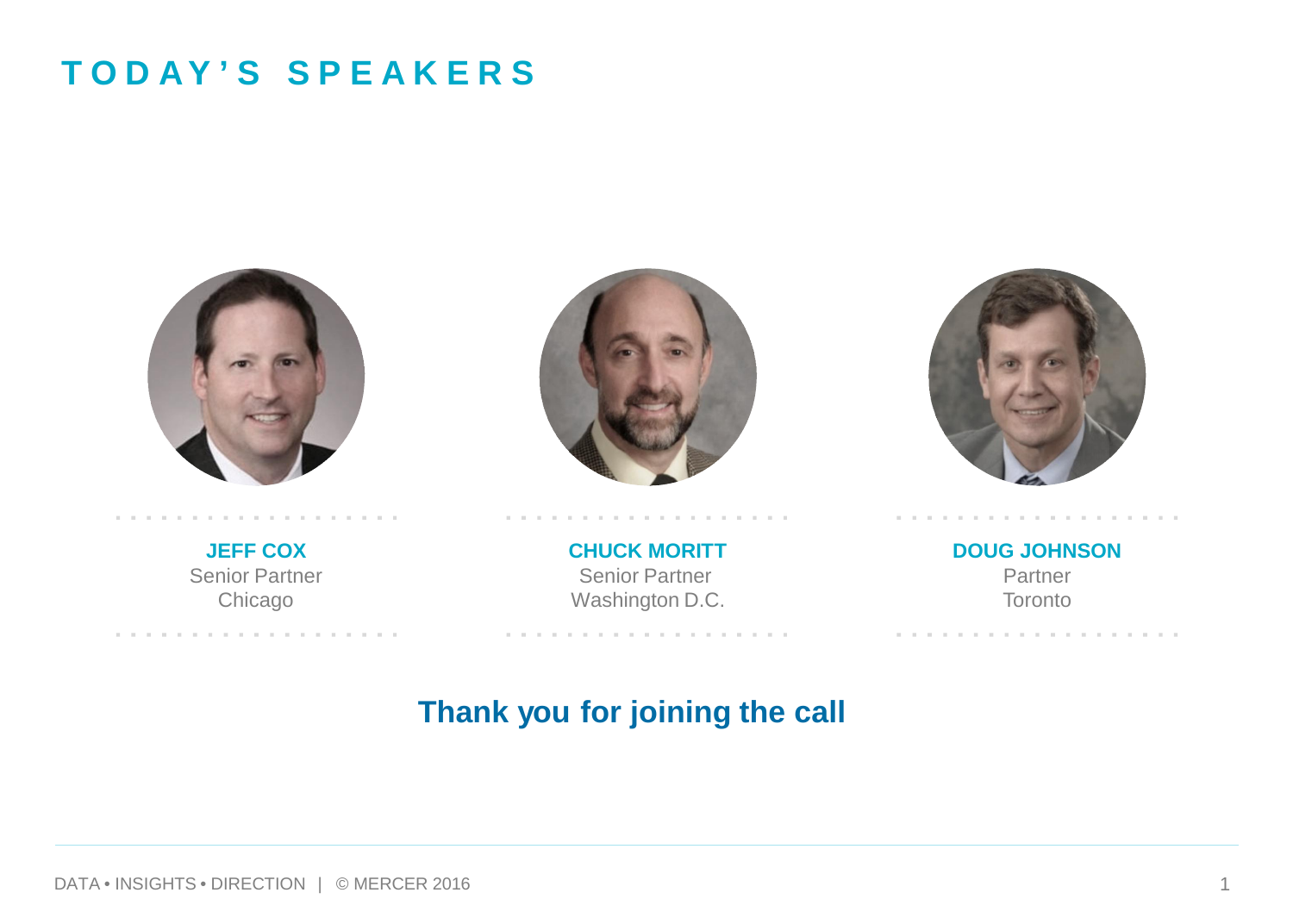## **FIRST OF ITS KIND RESEARCH:** *MERCER 2016 PEOPLE RISKS IN M&A TRANSACTIONS*

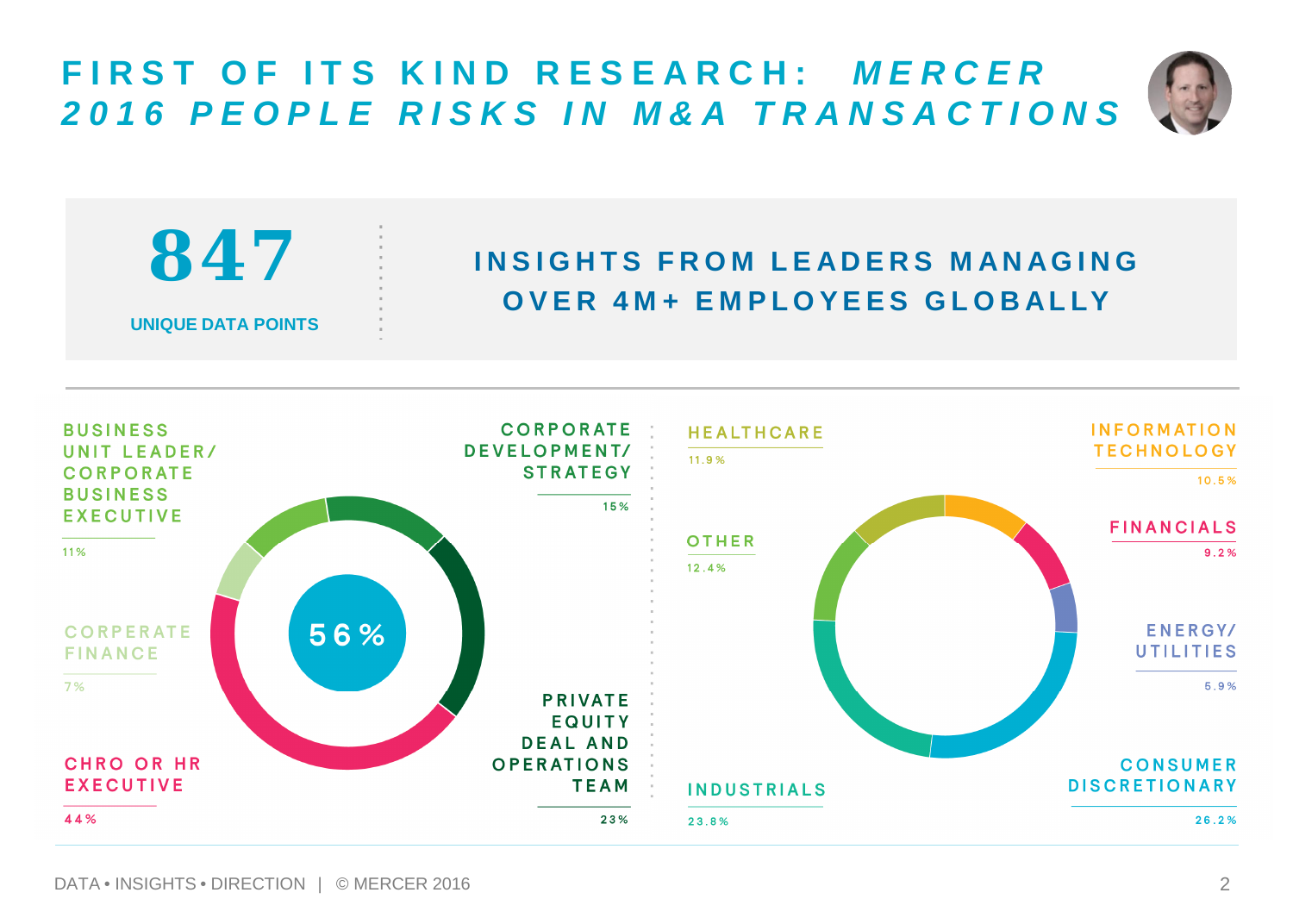## **FIRMS WE SURVEYED**



| ANNUAL REVENUE (N=302)                   |       | <b>NUMBER OF EMPLOYEES</b><br>GLOBALLY (N=319) |        |
|------------------------------------------|-------|------------------------------------------------|--------|
| Less than \$100 million                  | 3%    | Less than 500                                  | $7\%$  |
| \$100 million to less than \$500 million | 15%   | 500 to less than 1,000                         | $7\%$  |
| \$500 million to less than \$1 billion   | 11%   | 1,000 to less than 5,000                       | 30%    |
| \$1 billion to less than \$5 billion     | 32%   | 5,000 to less than 10.000                      | 12%    |
| \$5 billion or more                      | 39%   | 10,000 or more                                 | 44%    |
| <b>Mean (in millions)</b>                | 4,911 | <b>Mean</b>                                    | 18,214 |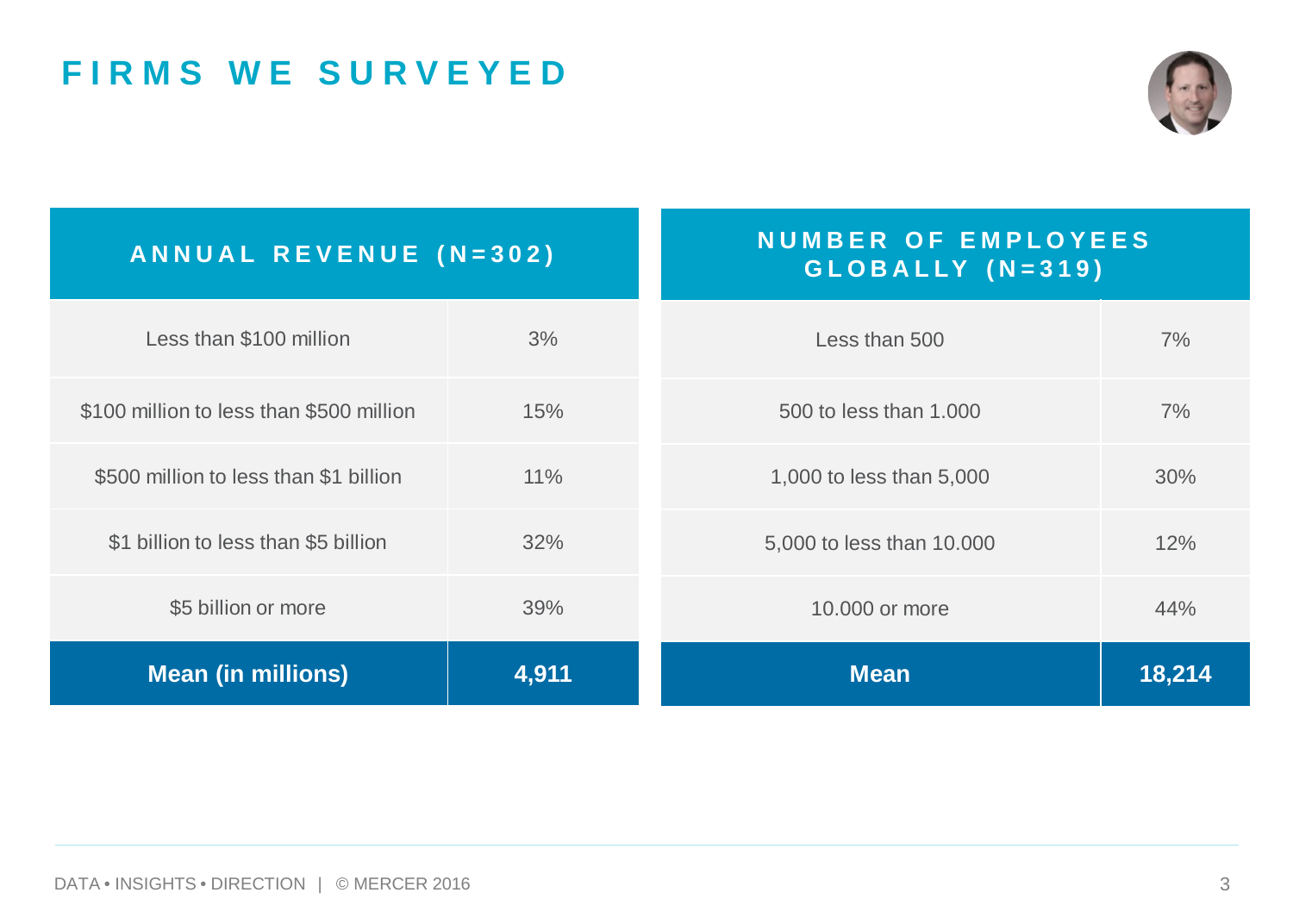# **DEAL VOLUME OVER THE LAST 3 YEARS**



#### **GLOBAL**



#### **U.S.**

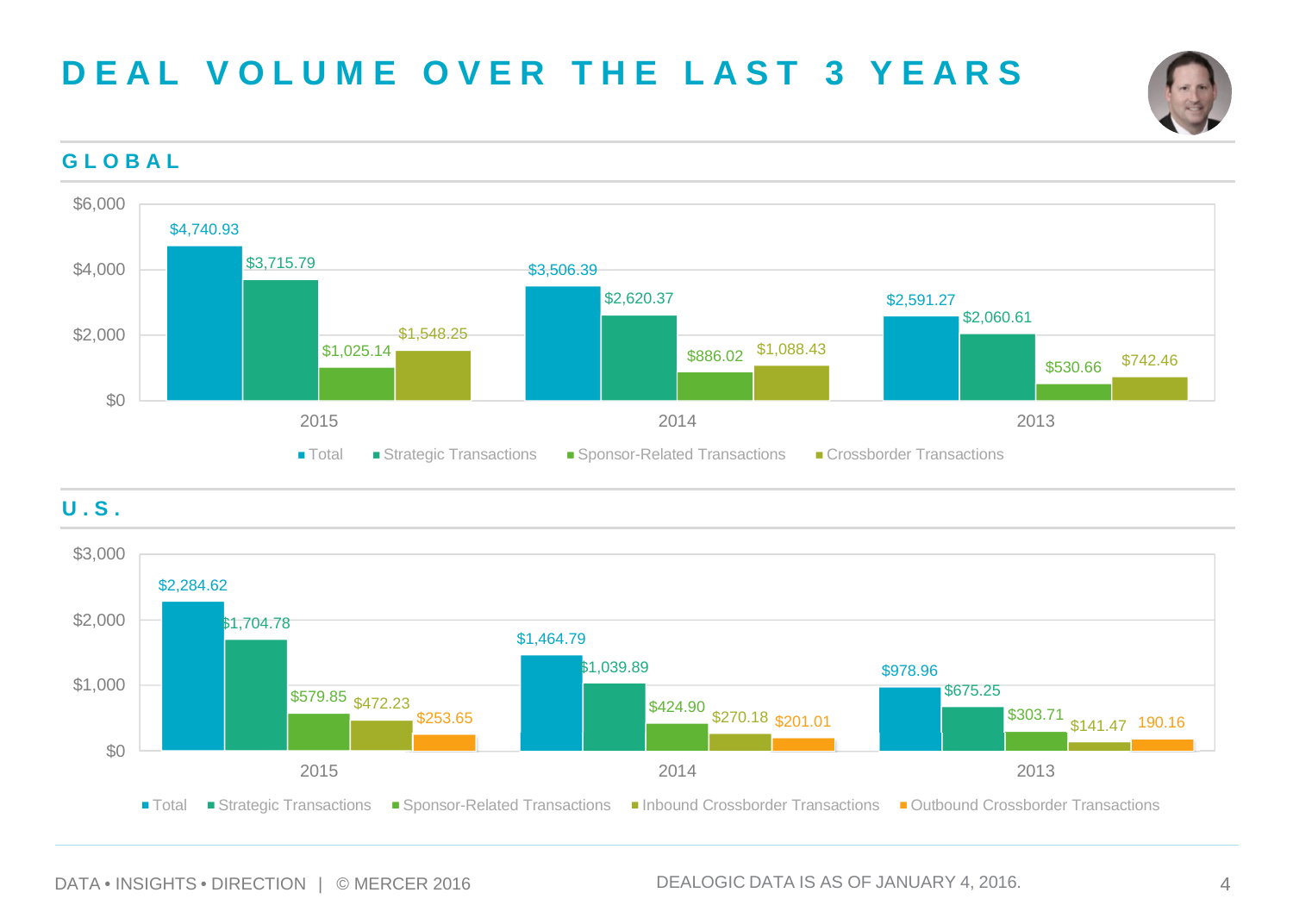### **2016 PREDICTION/FORECAST**



**CONTINUED SELLERS MARKET**

**"SECOND TIER" ASSETS FOR SALE**

> **LARGE, COMPLEX MULTINATIONAL TRANSACTIONS**

**HOT SECTORS: HEALTH & LIFE SCIENCES, TECHNOLOGY & CONSUMER**

**ACT IVIST S PLAY INCREASED ROLE IN DEAL VOLUME**

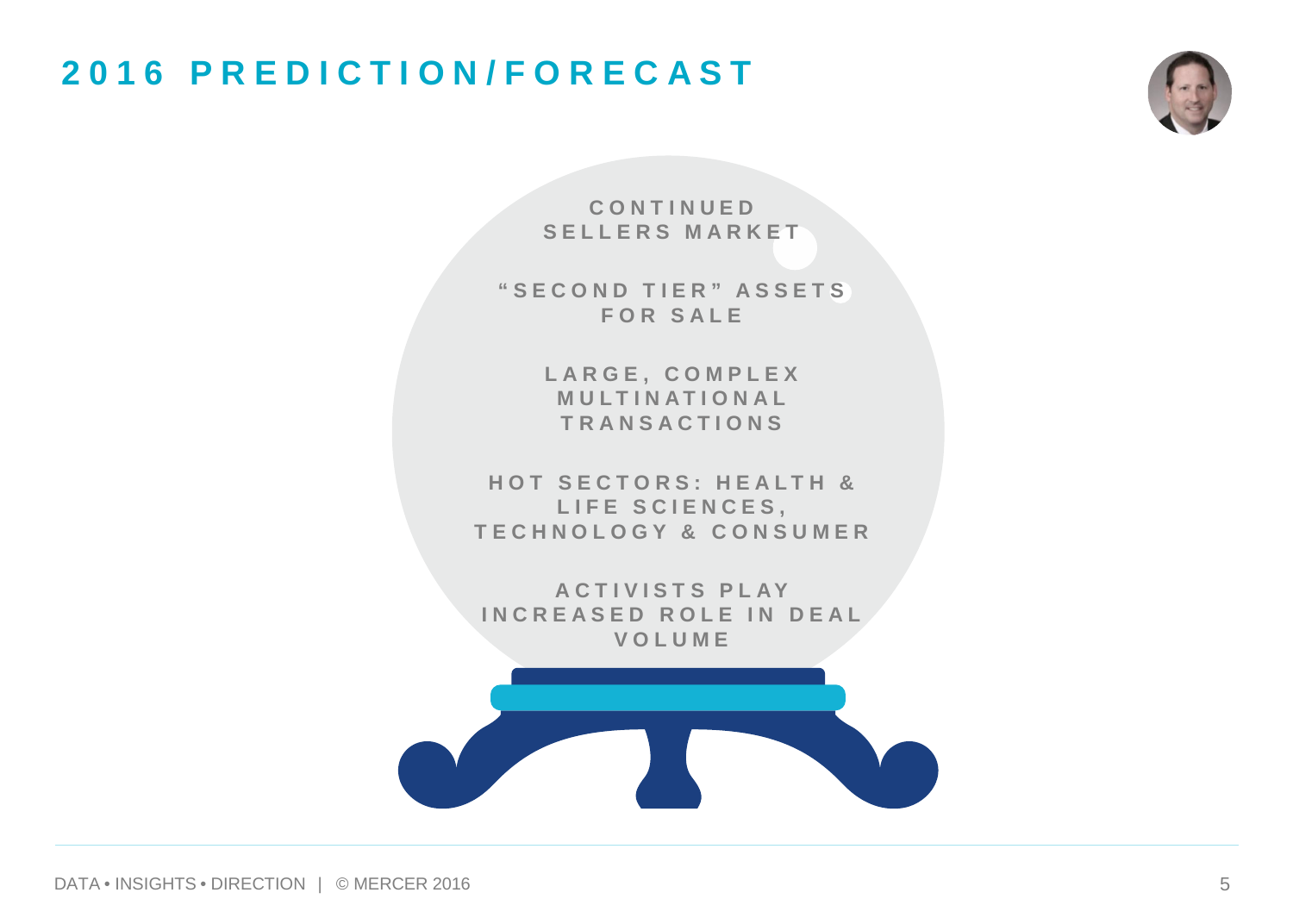### **BUYERS MUST NAVIGATE NEW COMPLEXITIES**





(info and time)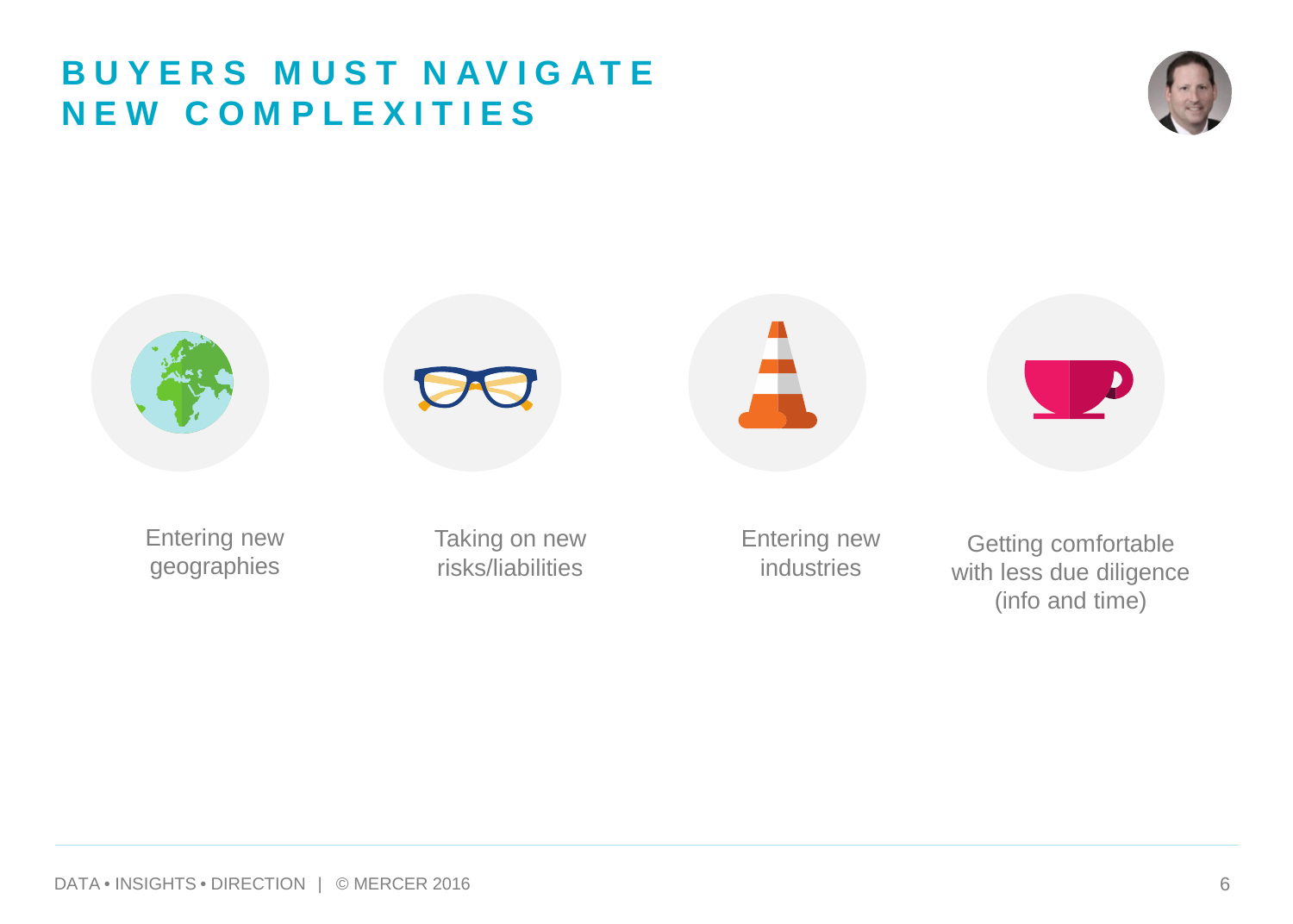### **SELLERS MUST ALSO NAVIGATE NEW COMPLEXITIES**





Activist shareholders disrupting status quo

**Separation** management

Managing transition service agreements (TSA) to maximize exit price

Pension volatility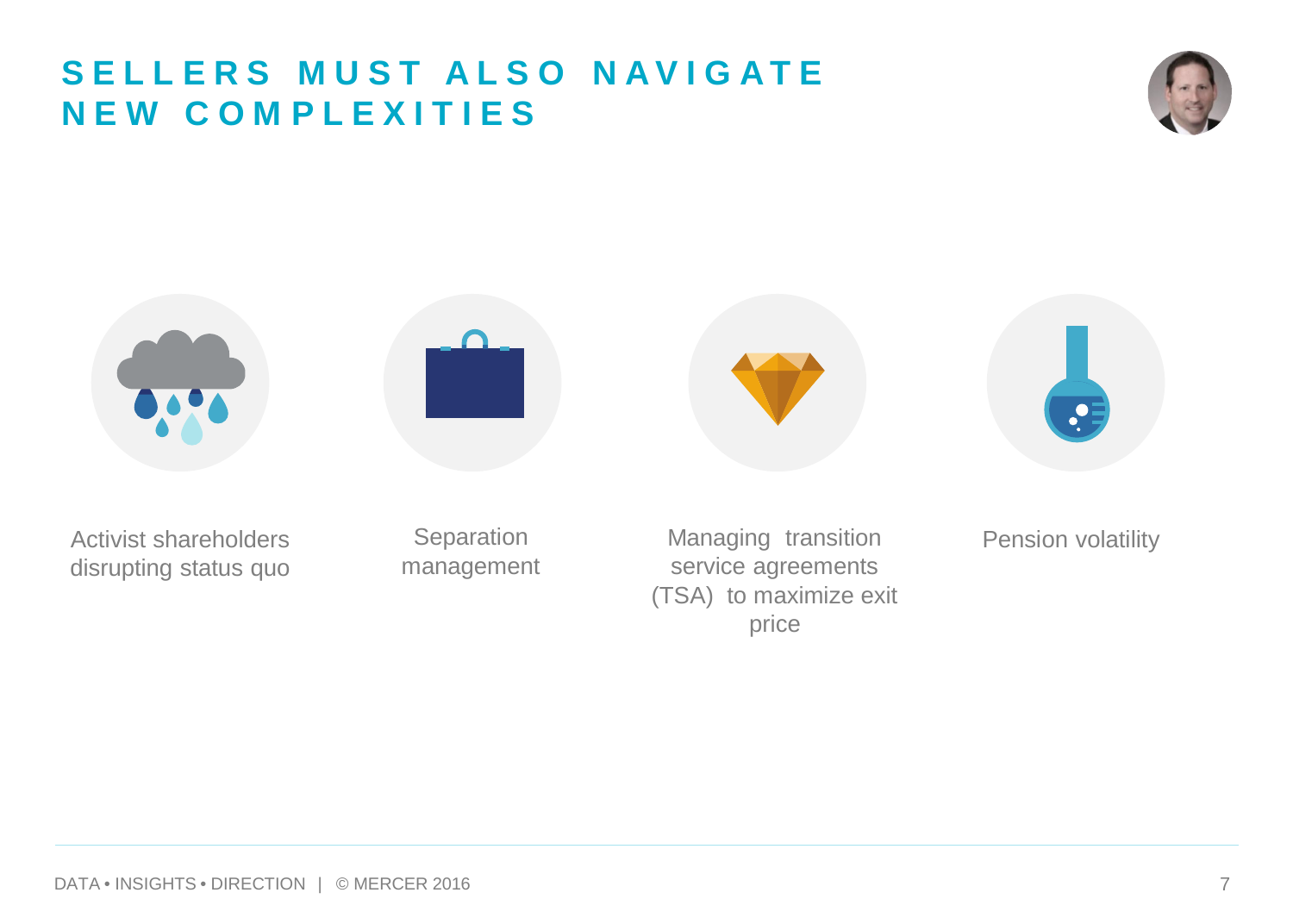### **AT THE END OF THE DAY M&A IS A PEOPLE BUSINESS**



#### **"The human capital side is the most important part of this merger."**

Ed Breen, DuPont Chairman and Chief Exec… will be CEO of new DowDuPont

#### **SURVEY INSIGHT**

For buyers, talent is the number one perceived risk in future transactions

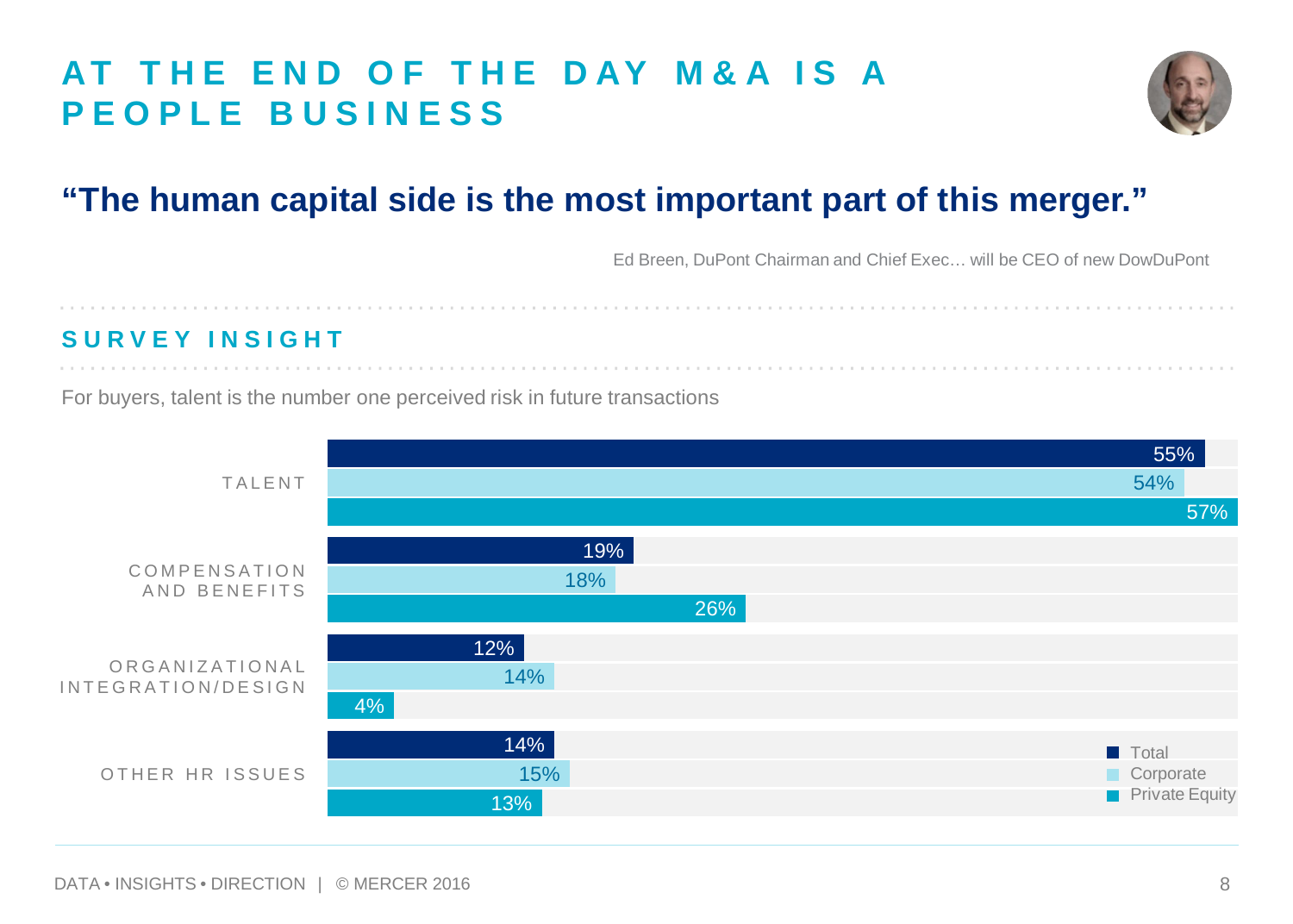#### **MULTIPLE DIMENSIONS OF PEOPLE RISKS**



| $\bigcap$ | $\circ$ | $\overline{(\circ)}$ |
|-----------|---------|----------------------|
|           |         |                      |

**STRATEGIC FINANCIAL OPERATIONAL**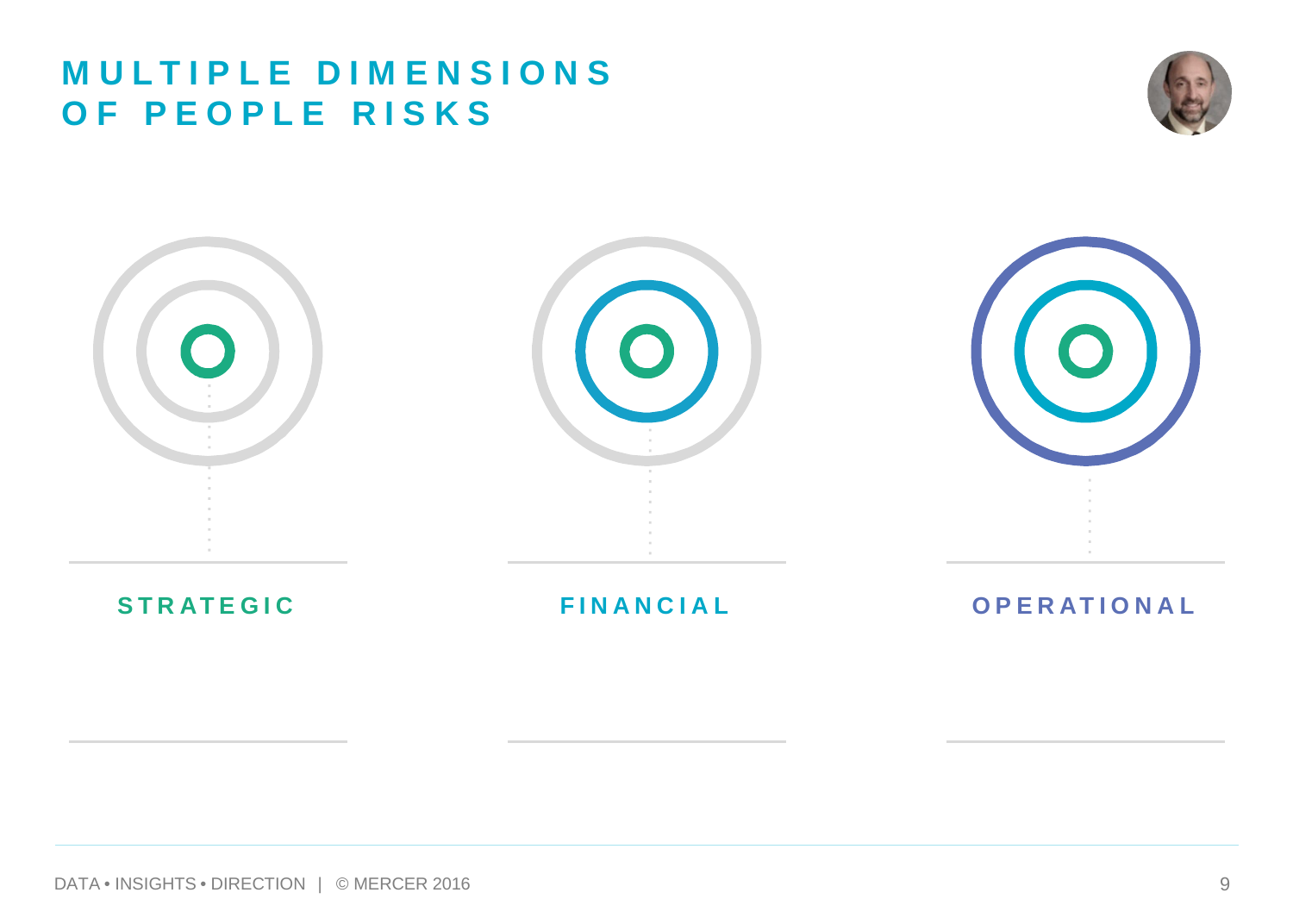# **PRACTICAL DIRECTION FOR BUYERS**



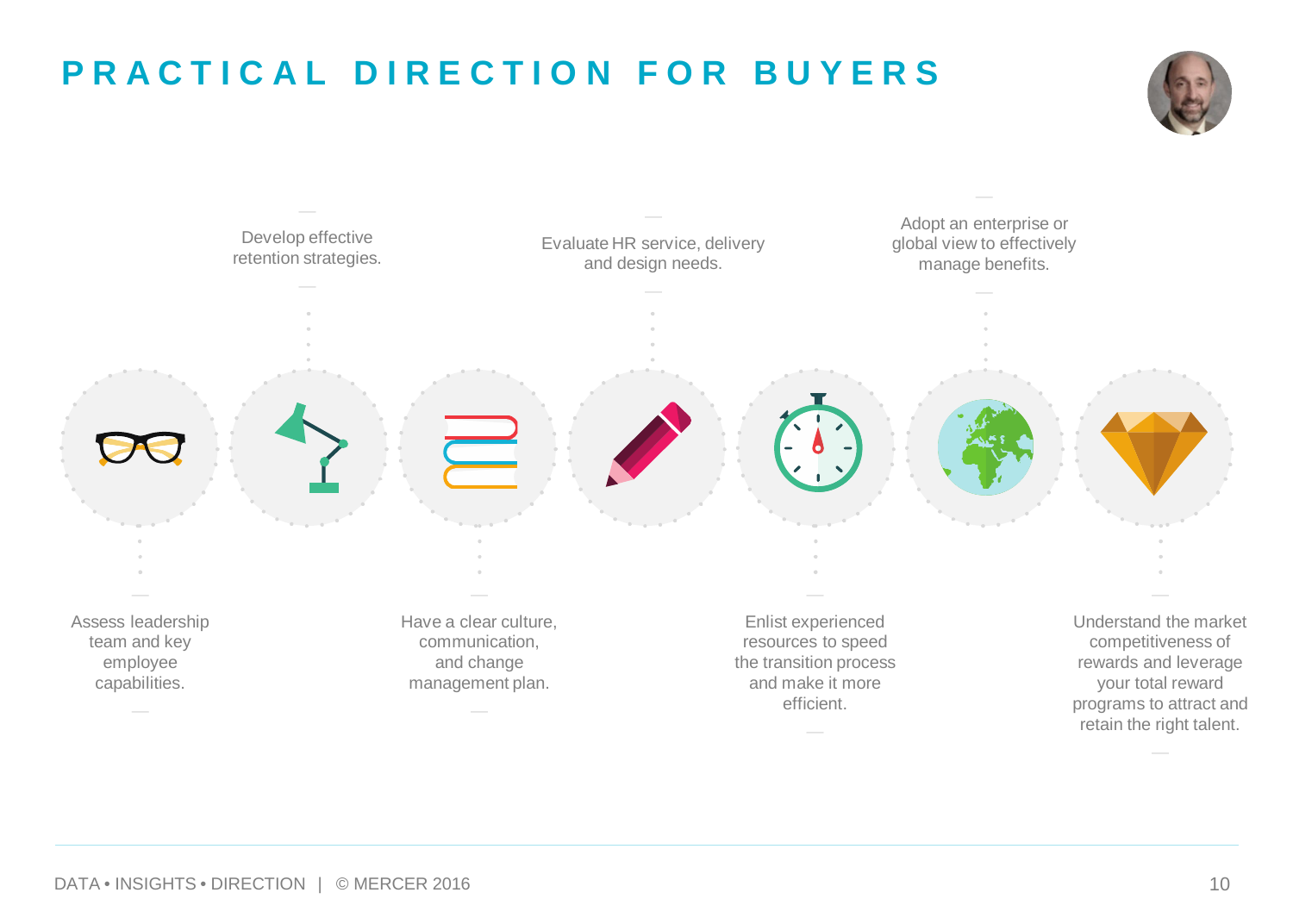## **KEY INSIGHT**



As they plan for and execute transactions, many sellers are finding that HR issues require increased focus and attention.



#### **EFFORT ON HR ISSUES**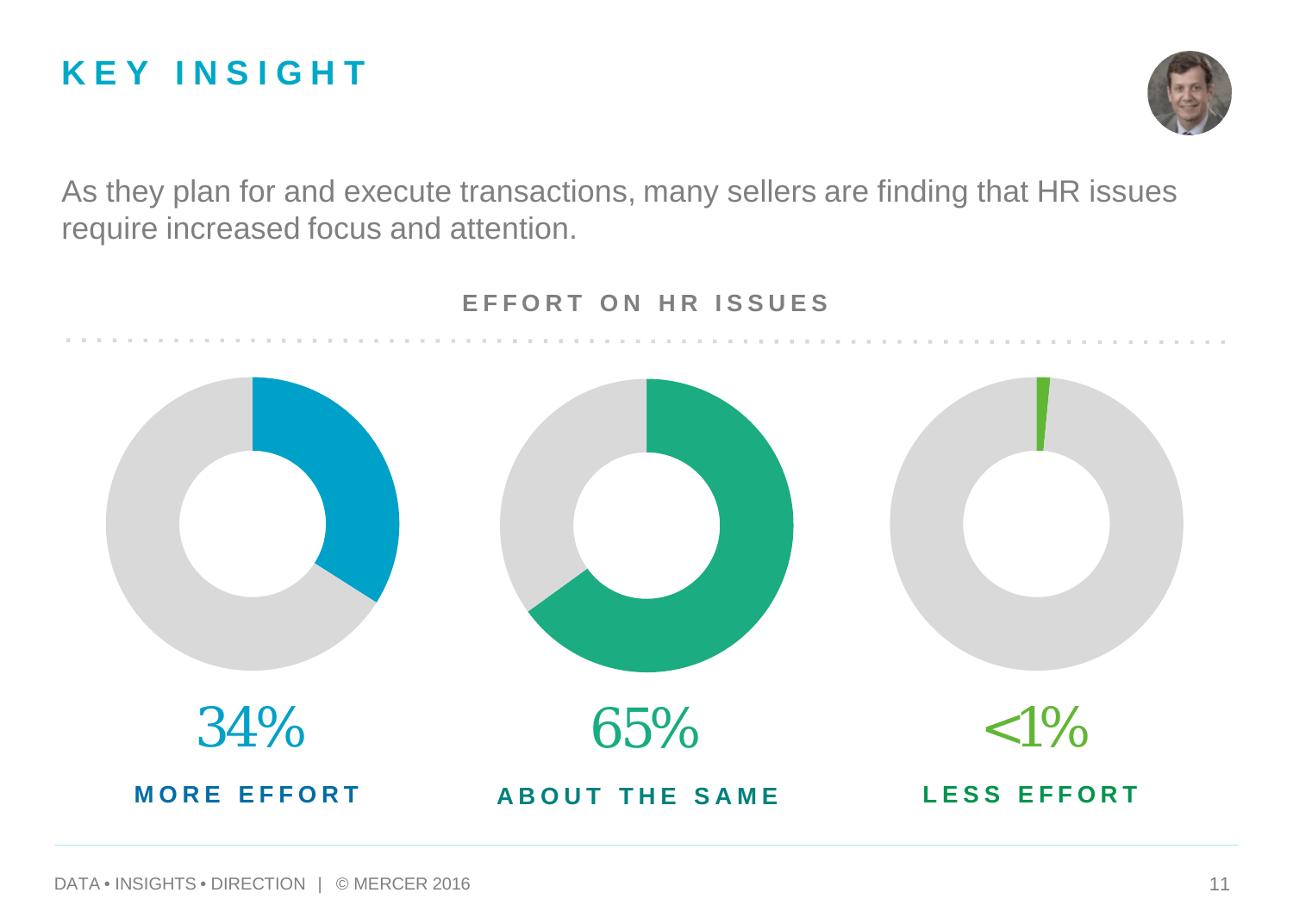# **PRACTICAL DIRECTION FOR SELLERS**



Leverage experienced sell-side advisors and separation specialists.

—

—



Identify critical employee groups and consider a retention program.

—





Consider providing a sensible, appropriately priced (cost-plus) transition services agreement (TSA).

—

Document a clear talent management/staffing plan.

—



DATA • INSIGHTS • DIRECTION | © MERCER 2016 12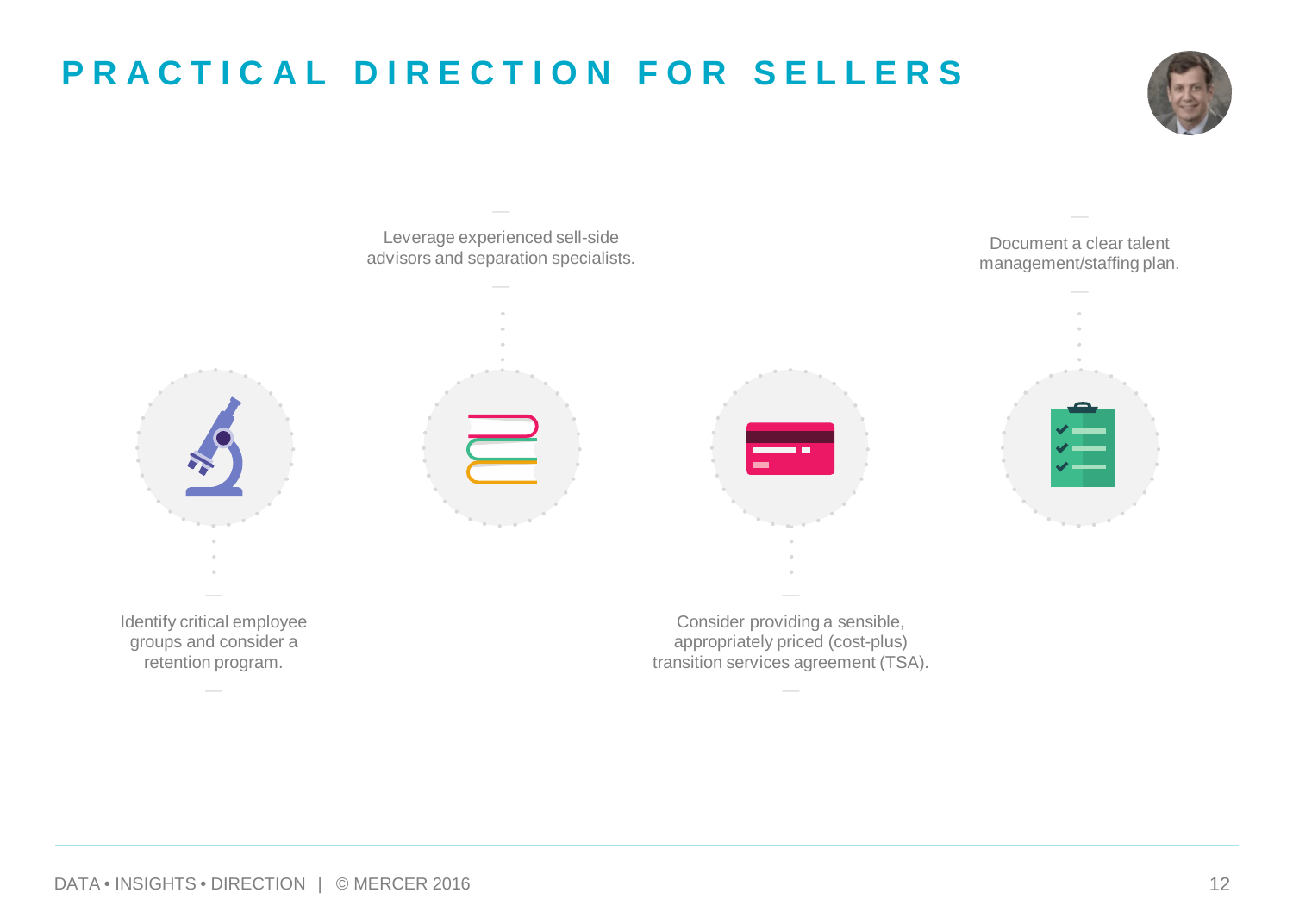## **SELLERS LOOKING TO MAXIMIZE PRICE** VOLATILITY DURING THE SALES PROCESS





#### **PENSION DEBT RISK VOLATILITY**

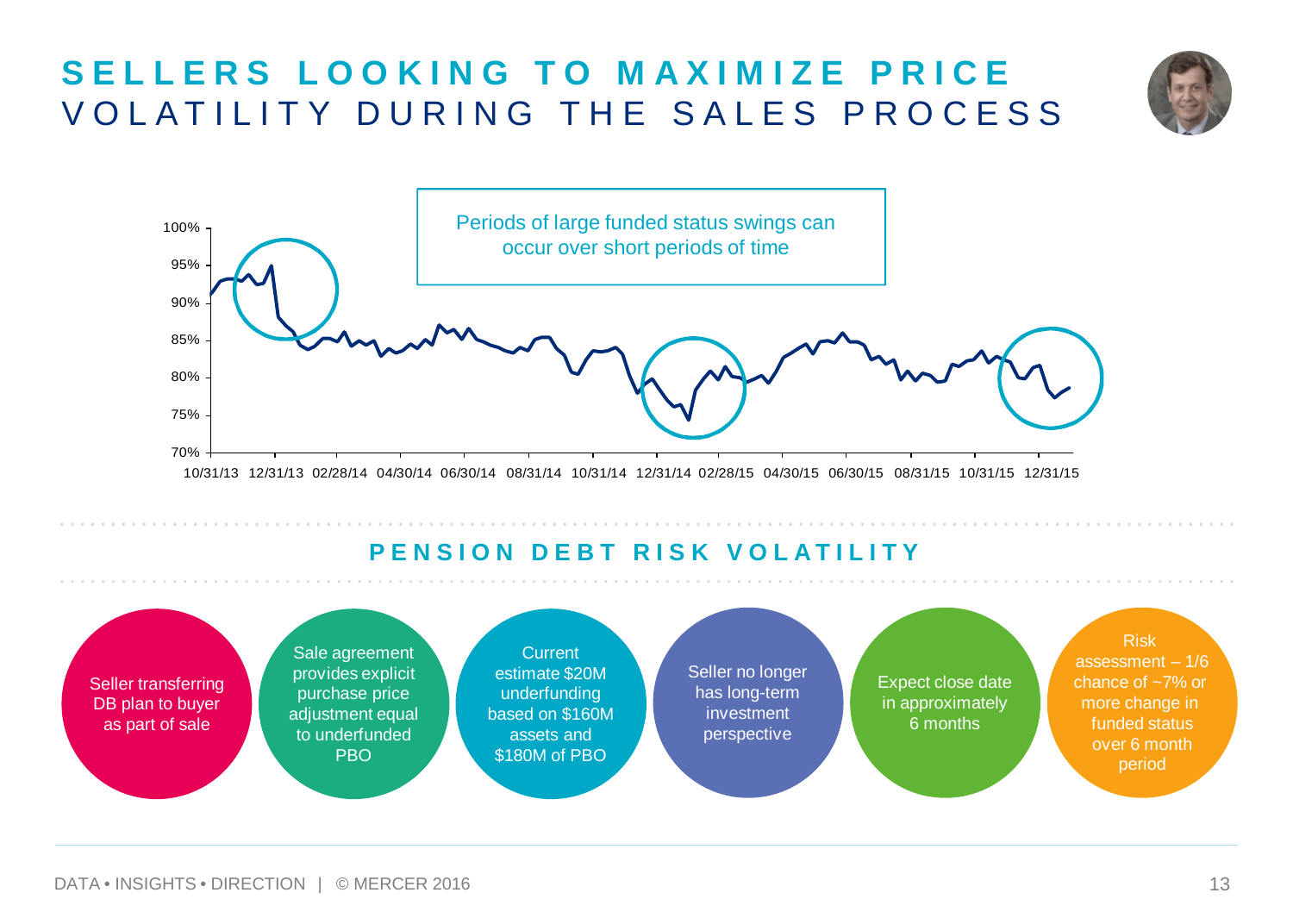**Q&A**



#### **QUESTIONS**

Please type your questions in the Q&A section of the toolbar and we will do our best to answer as many questions as we have time for. To submit a question while in full screen mode, use the Q&A button, on the floating panel, on the top of your screen.



**CLICK HERE TO ASK A QUESTION TO "ALL PANELISTS"**